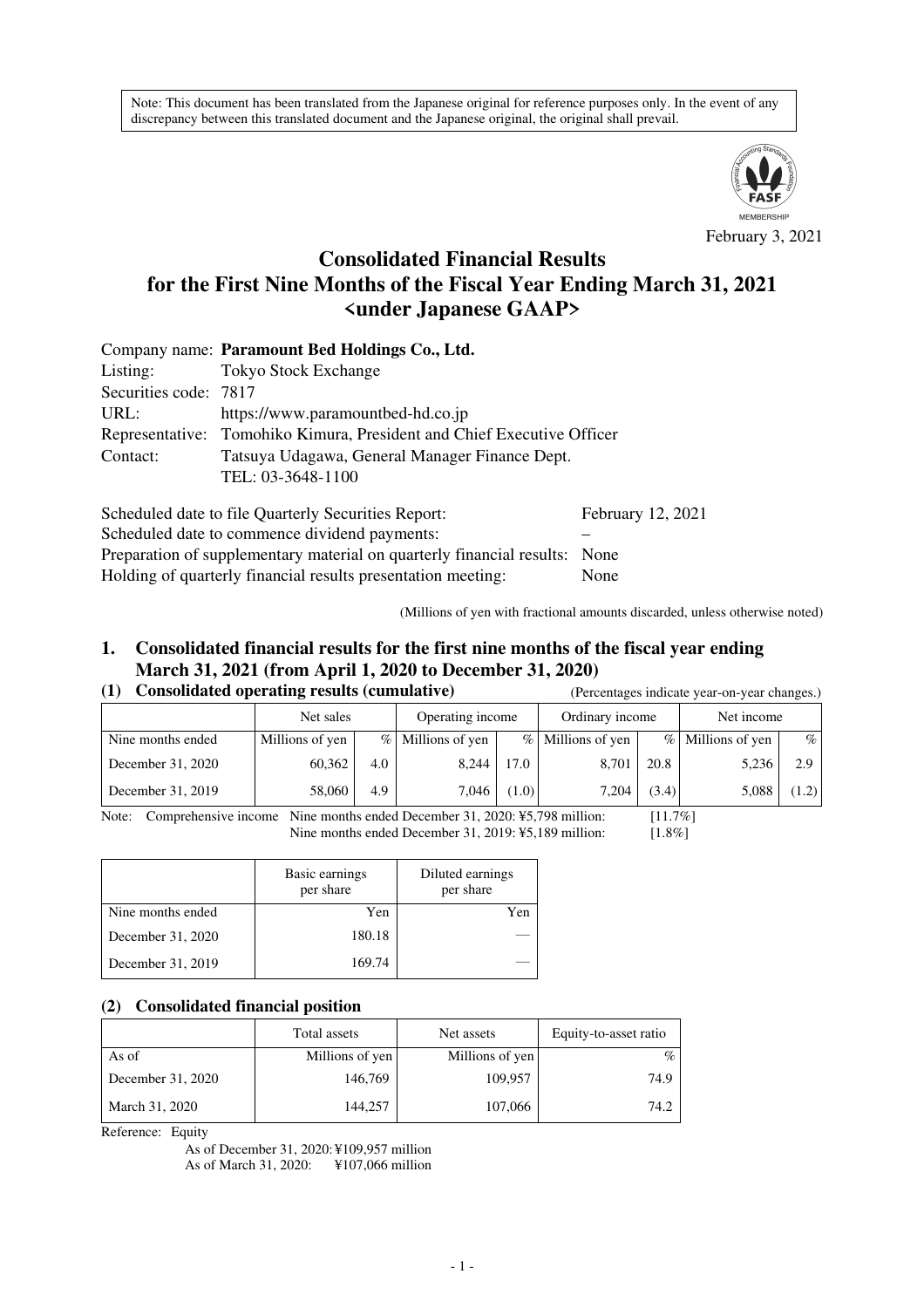## **2. Dividends**

|                                                    | Dividends per share      |                    |                          |                 |        |  |  |
|----------------------------------------------------|--------------------------|--------------------|--------------------------|-----------------|--------|--|--|
|                                                    | First quarter-end        | Second quarter-end | Third quarter-end        | Fiscal year-end | Total  |  |  |
|                                                    | Yen                      | Yen                | Yen                      | Yen             | Yen    |  |  |
| Fiscal year ended<br>March 31, 2020                | $\overline{\phantom{m}}$ | 50.00              | $\overline{\phantom{0}}$ | 50.00           | 100.00 |  |  |
| Fiscal year ending<br>March 31, 2021               | $\overline{\phantom{0}}$ | 50.00              |                          |                 |        |  |  |
| Fiscal year ending<br>March 31, 2021<br>(Forecast) |                          |                    |                          | 50.00           | 100.00 |  |  |

Note: Revisions to the dividends forecasts most recently announced: None

# **3. Consolidated earnings forecasts for the fiscal year ending March 31, 2021 (from April 1, 2020 to March 31, 2021)**

(Percentages indicate year-on-year changes.)

|                                      | Net sales          |      | Operating income   |      | Ordinary income    |      | Net income         |       | Basic earnings<br>per share |
|--------------------------------------|--------------------|------|--------------------|------|--------------------|------|--------------------|-------|-----------------------------|
|                                      | Millions of<br>yen | $\%$ | Millions of<br>yen | $\%$ | Millions of<br>yen | $\%$ | Millions of<br>yen | $\%$  | Yen                         |
| Fiscal year ending<br>March 31, 2021 | 84,000             | 2.0  | 10,800             | 9.0  | 11,200             | 10.4 | 7,000              | (0.6) | 240.86                      |

Note: Revisions to the earnings forecasts most recently announced: None